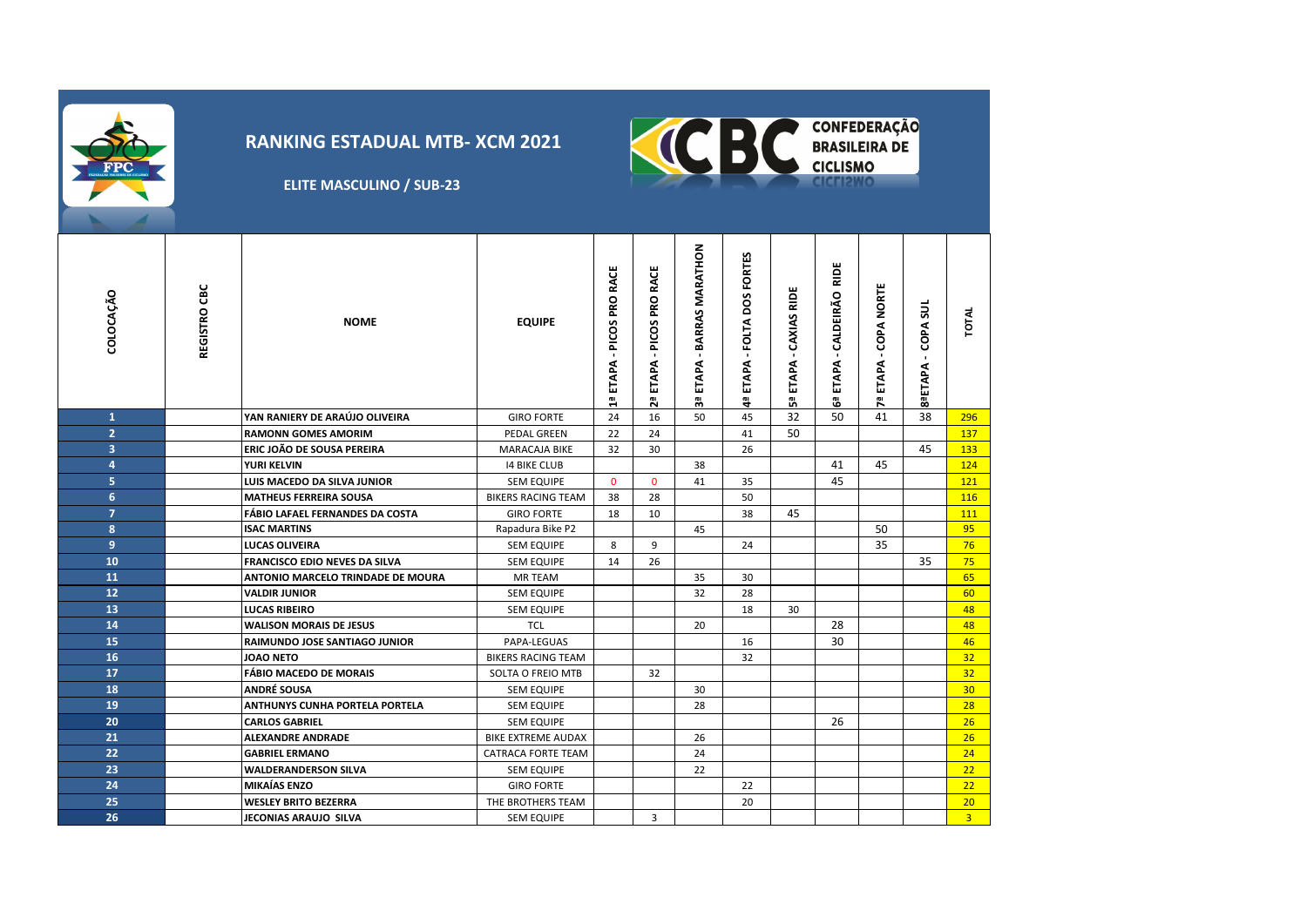|                         |              | <b>SUB - 30</b>                              | <b>RANKING ESTADUAL MTB - XCM 2021</b>       |                                 |                                           | <b>KCBC</b> BRASILEIRA DE            |                               |                              |                                 |                         |                                        |                |
|-------------------------|--------------|----------------------------------------------|----------------------------------------------|---------------------------------|-------------------------------------------|--------------------------------------|-------------------------------|------------------------------|---------------------------------|-------------------------|----------------------------------------|----------------|
| COLOCAÇÃO               | REGISTRO CBC | <b>NOME</b>                                  | <b>EQUIPE</b>                                | - PICOS PRO RACE<br>ETAPA.<br>찁 | <b>RACE</b><br>- PICOS PRO<br>ETAPA<br>29 | <b>BARRAS MARATHON</b><br>ETAPA<br>୷ | ETAPA - VOLTA DOS FORTES<br>똭 | - CAXIAS RIDE<br>ETAPA.<br>ឹ | RIDE<br>ETAPA - CALDEIRÃO<br>ෂී | ETAPA - COPA NORTE<br>ሺ | COPA SU<br>$\mathbf{r}$<br>ETAPA-<br>8 | TOTAL          |
| $\mathbf{1}$            |              | ALOÍSIO ERNESTO DE ANDRADE DA COSTA          | TBA                                          | 35                              | 30                                        | 50                                   | 50                            | 45                           | 50                              |                         | 50                                     | 310            |
| $\overline{2}$          |              | FRANCISCO MARCELIO OLIVEIRA AGUIAR           | <b>SEM EQUIPE</b>                            | 32                              | 35                                        | 45                                   | 45                            | 38                           | 41                              | 50                      |                                        | 286            |
| $\overline{\mathbf{3}}$ |              | VINICIUS COSTA SILVA MOURA                   | <b>TCL</b>                                   | 20                              | 6                                         | 35                                   | 30                            | 30                           | 30                              | 38                      |                                        | 189            |
| $\overline{4}$          |              | GUILHERME NICOLAS DE SOUSA ANDRADE           | RAPADURA BIKE P2                             | 24                              | 16                                        | 30                                   | 32                            |                              |                                 |                         |                                        | 102            |
| 5.                      |              | <b>MARCOS PAZ</b>                            | <b>SEM EQUIPE</b>                            |                                 |                                           |                                      | 38                            |                              | 45                              |                         |                                        | 83             |
| 6                       |              | JOSIELTON RODRIGUES SILVA                    | MARACAJÁ BIKERS                              |                                 | 14                                        |                                      | 28                            |                              | 35                              |                         |                                        | 77             |
| $\overline{7}$          |              | JÚLIO CÉSAR BRANDÃO PEREIRA                  | <b>RAPADURA BIKE P2</b>                      |                                 |                                           | 41                                   | 35                            |                              |                                 |                         |                                        | 76             |
| 8                       |              | PEDRO HENRIQUE LEITE                         | <b>EXERCITA ESPERANTINA</b>                  |                                 |                                           | 28                                   |                               |                              |                                 | 35                      |                                        | 63             |
| 9                       |              | VÍTOR DUTRA                                  | <b>i4 BIKE CLUB</b>                          |                                 |                                           | 26                                   |                               |                              | 32<br>26                        |                         |                                        | 58             |
| 10<br>11                |              | LEONIDAS FRANCISCO MACEDO<br>NICOLAS ANDRADE | THE BROTHERS TEAM<br><b>RAPADURA BIKE P2</b> |                                 |                                           |                                      | 20                            |                              |                                 | 45                      |                                        | 46<br>45       |
| 12                      |              | JANILSON DE ARAUJO GONCALVES                 | <b>SEM EQUIPE</b>                            |                                 | 45                                        |                                      |                               |                              |                                 |                         |                                        | 45             |
| 15                      |              | ADILSON SILVA IBIAPINA                       | MARACAJÁ BIKERS                              |                                 |                                           |                                      |                               | 41                           |                                 |                         |                                        | 41             |
| 14                      |              | <b>ANTONIO AMAURY MARTINS</b>                | <b>BIKERS RACING TEAM</b>                    |                                 |                                           |                                      | 41                            |                              |                                 |                         |                                        | 41             |
| 16                      |              | <b>ALEXANDRE ALVES</b>                       | <b>STUDIO SET</b>                            |                                 |                                           | 38                                   |                               |                              |                                 |                         |                                        | 38             |
| 17                      |              | NEY BAUMAN PERES ALVARENGA SEGUNDO           | <b>SEM EQUIPE</b>                            | 9                               |                                           |                                      | 26                            |                              |                                 |                         |                                        | 35             |
| 18                      |              | <b>SARDES MARQUES</b>                        | <b>SEM EQUIPE</b>                            |                                 |                                           | 32                                   |                               |                              |                                 |                         |                                        | 32             |
| 19                      |              | <b>CARLOS VÍTOR DE MOURA SÁ</b>              | PICOS PEDAL CLUBE                            |                                 | 28                                        |                                      |                               |                              |                                 |                         |                                        | 28             |
| 20                      |              | TALISOM BRUNO DE SOUSA OLIVEIRA              | <b>SEM EQUIPE</b>                            |                                 |                                           |                                      | 24                            |                              |                                 |                         |                                        | 24             |
| 21                      |              | <b>DENIS FRANCO</b>                          | THE BROTHERS TEAM                            |                                 |                                           | 24                                   |                               |                              |                                 |                         |                                        | 24             |
| 22                      |              | <b>RONILDO SILVA</b>                         | THE BROTHERS TEAM                            |                                 |                                           | 22                                   |                               |                              |                                 |                         |                                        | 22             |
| 23                      |              | MICHAEL KEYSON RODRIGUES OLIVEIR             | <b>STUDIO SET</b>                            |                                 |                                           |                                      | 22                            |                              |                                 |                         |                                        | 22             |
| 24                      |              | <b>HYKIAZAKY SANTOS MARQUES</b>              | PEDAL LIVRE TEAM                             |                                 |                                           | 20                                   |                               |                              |                                 |                         |                                        | 20             |
| 25                      |              | <b>HENRIQUE FERREIRA SOARES</b>              | MARACAJÁ BIKERS                              |                                 |                                           | 18                                   |                               |                              |                                 |                         |                                        | 18             |
| 26                      |              | WILLIAM COELHO                               | TIMON BIKERS ADVENTURE                       |                                 |                                           |                                      | 18                            |                              |                                 |                         |                                        | 18             |
| 27                      |              | <b>GERMANO SERVIO RIBEIRO</b>                | PEDAL GREEN                                  | 12                              |                                           |                                      |                               |                              |                                 |                         |                                        | 12             |
| 28                      |              | LUIS WILLIAN DE SOUSA LIMA                   | <b>SEM EQUIPE</b>                            | 8                               |                                           |                                      |                               |                              |                                 |                         |                                        | 8 <sup>1</sup> |
| 29                      |              | <b>MANOEL NICÉAS DE SOUSA JUNIOR</b>         | <b>SEM EQUIPE</b>                            |                                 | $\overline{4}$                            |                                      |                               |                              |                                 |                         |                                        | $\overline{4}$ |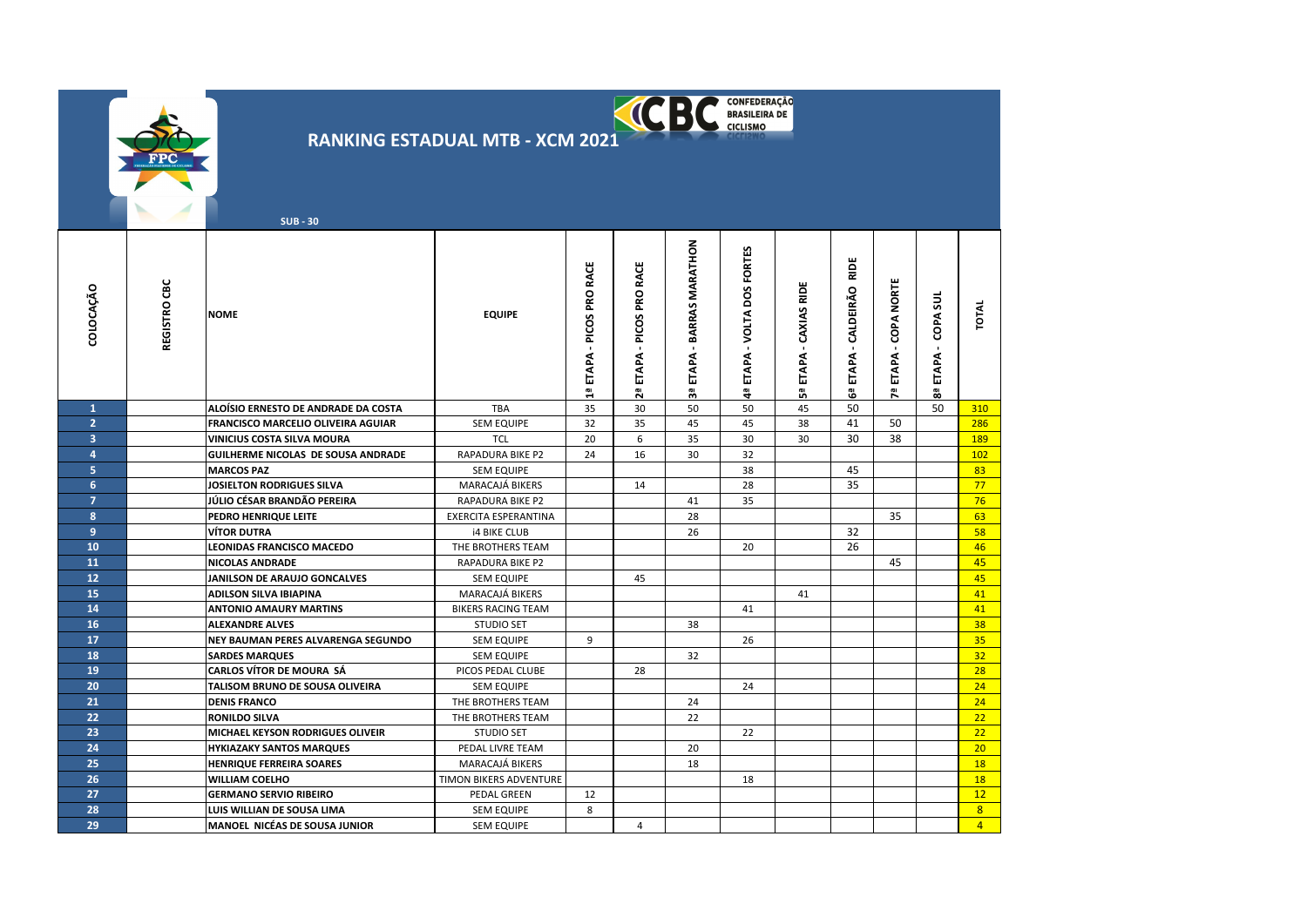

**COLOCAÇÃO**

**400 CARLOS ALBERTO SOUSA JÚNIOR ELECTRO DE SEM EQUIPE<br><b>400 VINICIUS LIMA DE BARROS FREITAS** MARACAJÁ BIKERS

**VINICIUS LIMA DE BARROS FREITAS** 

|                         |              | <b>RANKING ESTADUAL MTB - XCM 2021</b><br><b>MASTER A1</b>    |                                       |                           |                              |                               | CONFEDERAÇÃO                      |                          |                                 |                    |                        |                 |
|-------------------------|--------------|---------------------------------------------------------------|---------------------------------------|---------------------------|------------------------------|-------------------------------|-----------------------------------|--------------------------|---------------------------------|--------------------|------------------------|-----------------|
| COLOCAÇÃO               | REGISTRO CBC | <b>NOME</b>                                                   | <b>EQUIPE</b>                         | 1ª ETAPA - PICOS PRO RACE | ETAPA - PICOS PRO RACE<br>2ª | ETAPA - BARRAS MARATHON<br>59 | FORTES<br>ETAPA - VOLTA DOS<br>a. | ETAPA - CAXIAS RIDE<br>ឹ | RIDE<br>ETAPA - CALDEIRÃO<br>ෂී | ETAPA - COPA NORTE | ಕ್ಷ<br>COPA:<br>ETAPA- | TOTAL           |
| $\mathbf{1}$            |              | HONYÊ ALLAN VERAS DO AMARAL                                   | MARACAJÁ BIKERS                       | 32                        | 24                           | 41                            | 45                                | 41                       | 41                              | 50                 |                        | 274             |
| $\overline{2}$          |              | JOHN KENNEDY DE CARVALHO JUSTINO                              | <b>GIRO FORTE</b>                     | 18                        | 12                           | 30                            | 38                                | 38                       | 35                              | 38                 | 41                     | 250             |
| $\overline{3}$          |              | JULIANO ALENCAR DE OLIVEIRA                                   | <b>BIKERS RACING TEAM</b>             | 20                        | 20                           | 38                            | 50                                | 26                       |                                 |                    | 35                     | 189             |
| 4                       |              | JOSIVAN MENESES DOS SANTOS                                    | BIKERS DO MARATHAOAN                  |                           |                              | 50                            | 41                                |                          | 45                              | 45                 |                        | 181             |
| $\overline{\mathbf{5}}$ |              | FERNANDO ROCHA BARBOSA                                        | <b>SEM EQUIPE</b>                     |                           |                              |                               | 41                                | 30                       | 38                              |                    | 45                     | 154             |
| $6\phantom{a}$          |              | <b>MANOEL DE SOUSA SANTOS</b>                                 | RAPADURA BIKE P2                      |                           |                              | 45                            |                                   |                          | 50                              | 35                 |                        | 130             |
| $\overline{7}$          |              | NILO FREITAS DA COSTA NETO                                    | MARACAJÁ BIKERS                       |                           | 8                            | 24                            | 35                                | 20                       | 32                              |                    |                        | 119             |
| 8                       |              | ROBERIO AMORIM PEREIRA                                        | <b>NO BRAKES</b>                      | $\mathbf{1}$              |                              | 26                            | 28                                | 32                       | 22                              |                    |                        | 109             |
| $\overline{9}$          |              | <b>MARCELO CÁSSIO FERREIRA</b>                                | <b>NO BRAKES</b>                      | 12                        | 18                           | 35                            |                                   |                          |                                 | 41                 |                        | 106             |
| 10                      |              | <b>WESELCY MARQUES LEANDRO JÚNIOR</b>                         | AZIAS BIKERS DE CICLISMO              | 9                         |                              |                               | 16                                | 28                       | 18                              |                    |                        | 71              |
| 11                      |              | PAULO CHAVES DA SILVA FILHO                                   | THE BROTHERS TEAM                     | $\overline{7}$            | 5                            | 28                            | 24                                |                          |                                 |                    |                        | 64              |
| 12<br>13                |              | <b>LUCAS MATOS</b>                                            |                                       |                           |                              | 18                            | 30                                | 24                       |                                 |                    |                        | 54<br>46        |
| 14                      |              | FRANCISCO ISAIAS DA SILVA MOURA<br><b>RENATO SOUSA FONTES</b> | RAPADURA BIKE P2<br><b>SEM EQUIPE</b> |                           | 45                           |                               |                                   |                          | 28                              |                    |                        | 45              |
| 15                      |              | RAIMUNDO NONATO VIEIRA                                        | <b>FLORIANO BIKE CLUBE</b>            |                           |                              |                               |                                   |                          |                                 |                    | 38                     | 38              |
| 16                      |              | EDUARDO AUGUSTO TASSOTTI SILVA                                | TIMON BIKERS ADVENTURE                |                           |                              |                               | 18                                |                          | 16                              |                    |                        | 34              |
| 17                      |              | RÉLSON GILSON ANDRADE PINHEIRO                                | MARACAJÁ BIKERS                       |                           |                              |                               | 32                                |                          |                                 |                    |                        | 32              |
| 18                      |              | ANTONIO RICARDO DA SILVA DAMIAO                               | BIKERS DO MARATHAOAN                  |                           |                              | 32                            |                                   |                          |                                 |                    |                        | 32              |
| 19                      |              | <b>ANDRE PESSOA</b>                                           | SEM EQUIPE                            |                           |                              |                               | 14                                | 16                       |                                 |                    |                        | 30              |
| 20                      |              | <b>GUILHERMINO VICENTE DE SOUSA SILVA</b>                     | SEM EQUIPE                            |                           |                              |                               |                                   |                          | 30                              |                    |                        | 30 <sub>2</sub> |
| 21                      |              | <b>CARLOS ALBERTO SOUSA JÚNIOR</b>                            | <b>SEM EQUIPE</b>                     |                           |                              | 20                            | 9                                 |                          |                                 |                    |                        | 29              |
| 22                      |              | <b>RICARDO COSTA CLARK</b>                                    | THE BROTHERS TEAM                     | 1                         |                              |                               | 26                                |                          |                                 |                    |                        | 27              |
| 23                      |              | <b>MARCOS DIONES DA SILVA MORAIS</b>                          | TIMON BIKERS ADVENTURE                | 5                         | 9                            |                               | 12                                |                          |                                 |                    |                        | 26              |
| 24                      |              | <b>ELCIO SOARES</b>                                           | <b>GIRO FORTE</b>                     |                           |                              |                               | 22                                |                          |                                 |                    |                        | 22              |
| 25                      |              | EDUARDO AUGUSTO TASSOTTI SILVA                                | TBA                                   |                           |                              | 22                            |                                   |                          |                                 |                    |                        | 22              |
| 26                      |              | JAYSON ELLAN DE LIRA OLIVEIRA OL                              | <b>GIRO FORTE</b>                     |                           |                              |                               | 20                                |                          |                                 |                    |                        | 20              |
| 27                      |              | ISAAC MANOEL DA SILVA SOARES                                  | PAPA - LÉGUAS                         |                           |                              |                               |                                   |                          | 20                              |                    |                        | 20 <sup>°</sup> |
| 28                      |              | <b>ALESSANDRO FERNANDES</b>                                   | BIKE EXTREME AUDAX                    |                           |                              | 16                            |                                   |                          |                                 |                    |                        | 16              |
| 29                      |              | <b>WILCRISON PIMENTEL PRADO</b>                               | SEM EQUIPE                            |                           |                              | 14                            |                                   |                          |                                 |                    |                        | 14              |
| 30                      |              | SILVIO CRISTIAN DA COSTA RESENDE                              | SEM EQUIPE                            |                           |                              | 6                             | 6                                 |                          |                                 |                    |                        | 12              |
| 31                      |              | DANILLO DE SOUSA BARBOSA                                      | <b>SEM EQUIPE</b>                     |                           |                              | 12                            |                                   |                          |                                 |                    |                        | 12              |
| 32<br>33                |              | <b>KHALIL BEZERRA</b>                                         | PEDAL BIKERS CLUB                     |                           |                              | 10                            | 10                                |                          |                                 |                    |                        | 10<br>10        |
| 34                      |              | <b>RAMON GOMES</b><br>ANASTACIO ALBUQUERQUE                   | PEDAL MAPINGUARI<br>PEDAL LIVRE TEAM  |                           |                              | 9                             |                                   |                          |                                 |                    |                        | 9 <sup>°</sup>  |
| 35                      |              | PEDAL LIVRE TEAM                                              | <b>SEM EQUIPE</b>                     |                           |                              | 8                             |                                   |                          |                                 |                    |                        | 8               |
| 36                      |              | <b>RENATO GONÇALVES</b>                                       | <b>GIRO FORTE</b>                     |                           |                              |                               | 8                                 |                          |                                 |                    |                        | $\overline{8}$  |
| 37                      |              | MARLUS EDUARDO ALVES DA SILVA                                 | PEDAL MAPINGUARÍ                      |                           |                              | $\overline{7}$                |                                   |                          |                                 |                    |                        | $7^{1}$         |
| 38                      |              | <b>RAMON GOMES</b>                                            | PEDAL MAPINGUARÍ                      |                           |                              |                               | $\overline{7}$                    |                          |                                 |                    |                        | $\overline{7}$  |
| 39                      |              | BRUNO KARDECK CASTELO BRANCO SAL                              | PEDAL MAPINGUARÍ                      |                           |                              | 5                             |                                   |                          |                                 |                    |                        | 5 <sup>1</sup>  |
| 40                      |              | <b>CARLOS ALBERTO SOUSA JÚNIOR</b>                            | SEM EQUIPE                            |                           | $\mathbf{1}$                 |                               |                                   |                          |                                 |                    |                        | $\overline{1}$  |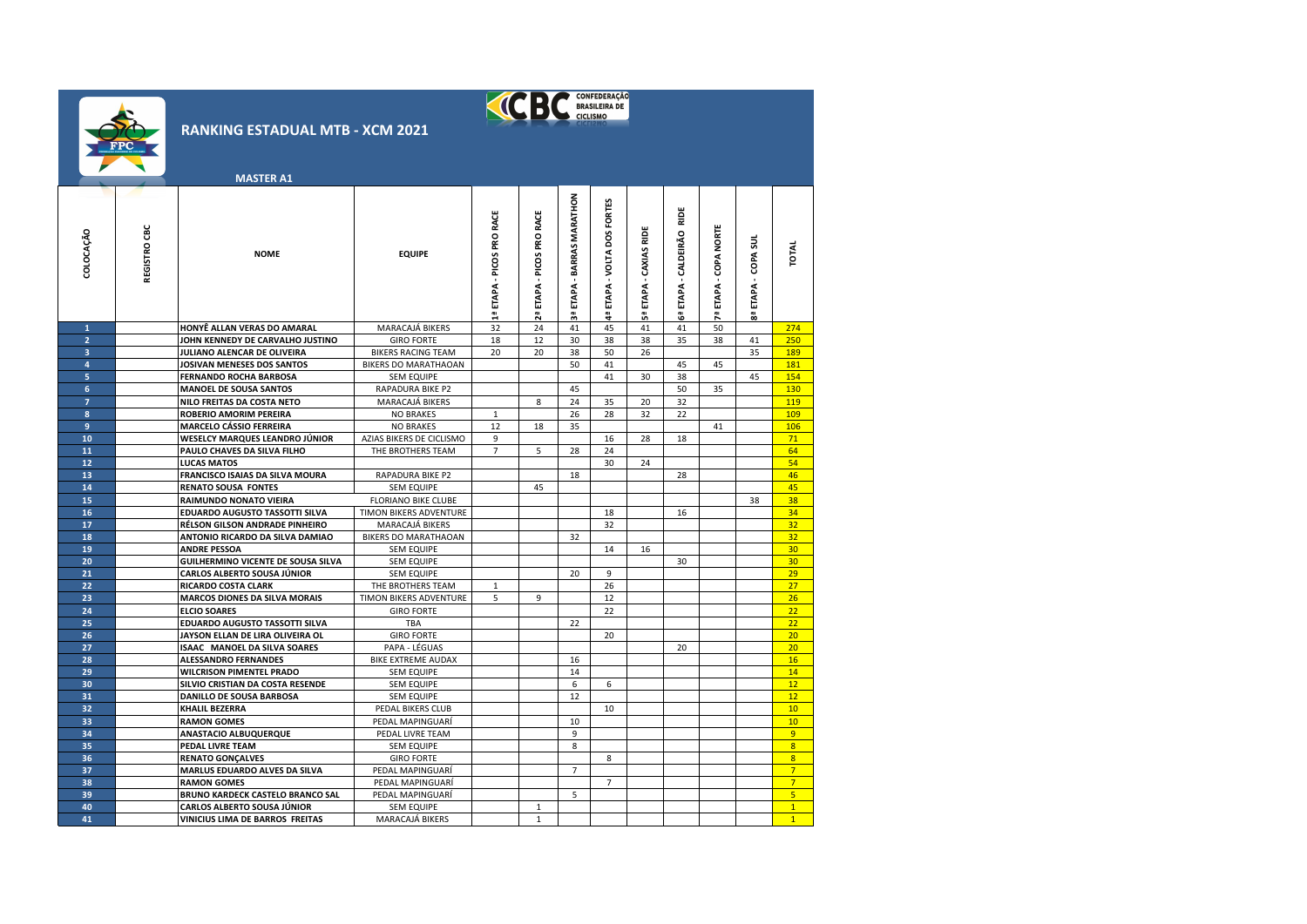



 **MASTER A2**

| corocação<br>$\mathbf{1}$ | REGISTRO CBC | <b>NOME</b><br>SAMUEL DOS SANTOS SARAIVA | <b>EQUIPE</b><br><b>STUDIO SET</b> | - PICOS PRO RACE<br>ETAPA<br>릡<br>45 | RACE<br>PICOS PRO<br>ETAPA<br>29<br>45 | ETAPA - BARRAS MARATHON<br>as<br>41 | <b>FORTES</b><br>ETAPA - VOLTA DOS<br>eł<br>20 | ETAPA - CAXIAS RIDE<br>ងី<br>45 | RIDE<br>ETAPA - CALDEIRÃO<br>ෂී<br>45 | <b>COPA NORTE</b><br>ETAPA<br>ሾ | COPA SUL<br>ETAPA<br>옚<br>38 | <b>TOTAL</b><br>279 |
|---------------------------|--------------|------------------------------------------|------------------------------------|--------------------------------------|----------------------------------------|-------------------------------------|------------------------------------------------|---------------------------------|---------------------------------------|---------------------------------|------------------------------|---------------------|
| $\overline{2}$            |              | <b>FRANCISCO JOSUE DOS SANTOS SOUSA</b>  | <b>NO BRAKES</b>                   | 20                                   | 41                                     | 50                                  | 45                                             | 38                              | 41                                    | 41                              |                              | 276                 |
| 3                         |              | <b>VITOR HUGO ARAUJO VERAS</b>           | <b>EQUIPE GIRO FORTE</b>           | 8                                    | 16                                     | 35                                  | 41                                             | 50                              | 50                                    | 38                              |                              | 238                 |
| 4                         |              | <b>FRANCISCO EMERSON DE OLIVEIRA FI</b>  | <b>14 BIKE CLUB</b>                | 12                                   | 24                                     | 38                                  | 38                                             |                                 |                                       | 45                              |                              | 157                 |
| 5                         |              | <b>ANTUNES SOUSA DA SILVA</b>            | PEDAL BIKERS CLUB                  |                                      |                                        | 45                                  | 14                                             | 41                              |                                       | 50                              |                              | 150                 |
| 6                         |              | <b>FARRED FERREIRA</b>                   | <b>SEM EQUIPE</b>                  |                                      | 30                                     | 26                                  | 8                                              | 35                              | 28                                    |                                 |                              | 127                 |
| $\overline{7}$            |              | <b>RODNEY FRANCISCO LIMA</b>             | <b>GIRO FORTE</b>                  |                                      |                                        |                                     | 50                                             | 22                              | 35                                    |                                 |                              | 107                 |
| 8                         |              | ROGERIO FERREIRA DO NASCIMENTO           | TIMON BIKERS ADVENTURE             | 30                                   | 20                                     |                                     | 30                                             |                                 |                                       |                                 |                              | 80                  |
| 9                         |              | JOÃO BATISTA A MAGALHÃES                 | <b>SEM EQUIPE</b>                  |                                      |                                        | 32                                  |                                                |                                 |                                       | 35                              |                              | 67                  |
| 10                        |              | <b>LEONARDO SANDES CARNEIRO</b>          | <b>SEM EQUIPE</b>                  |                                      |                                        |                                     |                                                |                                 |                                       |                                 | 50                           | 50                  |
| 11                        |              | RAILSON ALISSON DA SILVA MAGALHÃES       | <b>BIKE EXTREME AUDAX</b>          |                                      |                                        |                                     | 22                                             |                                 | 24                                    |                                 |                              | 46                  |
| 12                        |              | <b>MÁRCIO PESSOA FELINTO</b>             | APC.                               |                                      | 10                                     | 30                                  |                                                |                                 |                                       |                                 |                              | 40                  |
| 13                        |              | <b>JOSE ITAMAR FERREIRA FILHO</b>        | PEDAL BIKERS CLUB                  |                                      |                                        | 20                                  | 18                                             |                                 |                                       |                                 |                              | 38                  |
| 14                        |              | JOSÉ MOREIRA GOMES                       | <b>14 BIKE CLUB</b>                |                                      |                                        |                                     |                                                |                                 | 38                                    |                                 |                              | 38                  |
| 15                        |              | <b>GLÊBSON CARDOSO</b>                   | <b>SEM EQUIPE</b>                  |                                      |                                        |                                     |                                                |                                 |                                       |                                 | 38                           | 38                  |
| 16                        |              | <b>NIDALTON ELEOTERIO FERREIRA</b>       | PEDAL MAPINGUARÍ                   |                                      |                                        | 16                                  |                                                |                                 | 22                                    |                                 |                              | 38                  |
| 17                        |              | <b>BRUNO LOPES SILVA</b>                 | <b>BIKERS RACING TEAM</b>          |                                      |                                        |                                     | 35                                             |                                 |                                       |                                 |                              | 35                  |
| 18                        |              | <b>FRANCISCO DANIEL MELO AMÉRICO</b>     | PEDAL BIKERS CLUB                  |                                      |                                        |                                     | 32                                             |                                 |                                       |                                 |                              | 32                  |
| 19                        |              | <b>GUSTAVO MARINHO</b>                   | APC.                               |                                      |                                        |                                     | 28                                             |                                 |                                       |                                 |                              | 28                  |
| 20                        |              | <b>BERTONE SILVA CAVALCANTE</b>          | TIMON BIKERS ADVENTURE             | $\mathbf{1}$                         | 3                                      |                                     | 24                                             |                                 |                                       |                                 |                              | 28                  |
| 21                        |              | <b>RONNY VERAS</b>                       | <b>14 BIKE CLUB</b>                |                                      |                                        | 28                                  |                                                |                                 |                                       |                                 |                              | 28                  |
| 22                        |              | ANTONIO DE PADUA GALENO DO NASCIMENTO    | <b>BIKE EXTREME AUDAX</b>          |                                      |                                        |                                     |                                                |                                 | 26                                    |                                 |                              | 26                  |
| 23                        |              | <b>IURI ANDERSON</b>                     | <b>GIRO FORTE</b>                  |                                      |                                        |                                     | 26                                             |                                 |                                       |                                 |                              | 26                  |
| 24                        |              | <b>MARIO PEREIRA</b>                     | <b>BIKE EXTREME AUDAX</b>          |                                      |                                        | 24                                  |                                                |                                 |                                       |                                 |                              | 24                  |
| 25                        |              | <b>JOSE WILTON MOURA</b>                 | <b>SPRINT BIKE</b>                 |                                      |                                        | 22                                  |                                                |                                 |                                       |                                 |                              | 22                  |
| 26                        |              | <b>RENATO NUNES</b>                      | <b>APC</b>                         |                                      |                                        |                                     | 10                                             | 12                              |                                       |                                 |                              | 22                  |
| 27                        |              | <b>FÁBIO JÚNIOR</b>                      | <b>SPRINT BIKE</b>                 |                                      |                                        | 18                                  |                                                |                                 |                                       |                                 |                              | 18                  |
| 28                        |              | <b>IGOR NUNES</b>                        | <b>APC</b>                         |                                      |                                        |                                     | 16                                             |                                 |                                       |                                 |                              | 16                  |
| 29                        |              | DUILYO CESAR ALVES TEIXEIRA              | <b>GIRO FORTE</b>                  |                                      |                                        |                                     | 12                                             |                                 |                                       |                                 |                              | 12                  |
| 30                        |              | JÂNIO ROCHA ARAÚJO                       | <b>TIMON BIKERS ADVENTURE</b>      |                                      |                                        |                                     | 9                                              |                                 |                                       |                                 |                              | 9                   |
| 31                        |              | <b>WERNEK QUEIROZ</b>                    | TIMON BIKERS ADVENTURE             |                                      |                                        |                                     | $\overline{7}$                                 |                                 |                                       |                                 |                              | 7 <sup>7</sup>      |
| 32                        |              | REGIEL BORGES RUFINO                     | PEDAL BIKERS CLUB                  |                                      | 5                                      |                                     |                                                |                                 |                                       |                                 |                              | 5 <sup>1</sup>      |
| 33                        |              | <b>LUIS MACEDO DA SILVA JUNIOR</b>       | <b>SEM EQUIPE</b>                  | $\Omega$                             | $\Omega$                               |                                     |                                                |                                 |                                       |                                 |                              | $\Omega$            |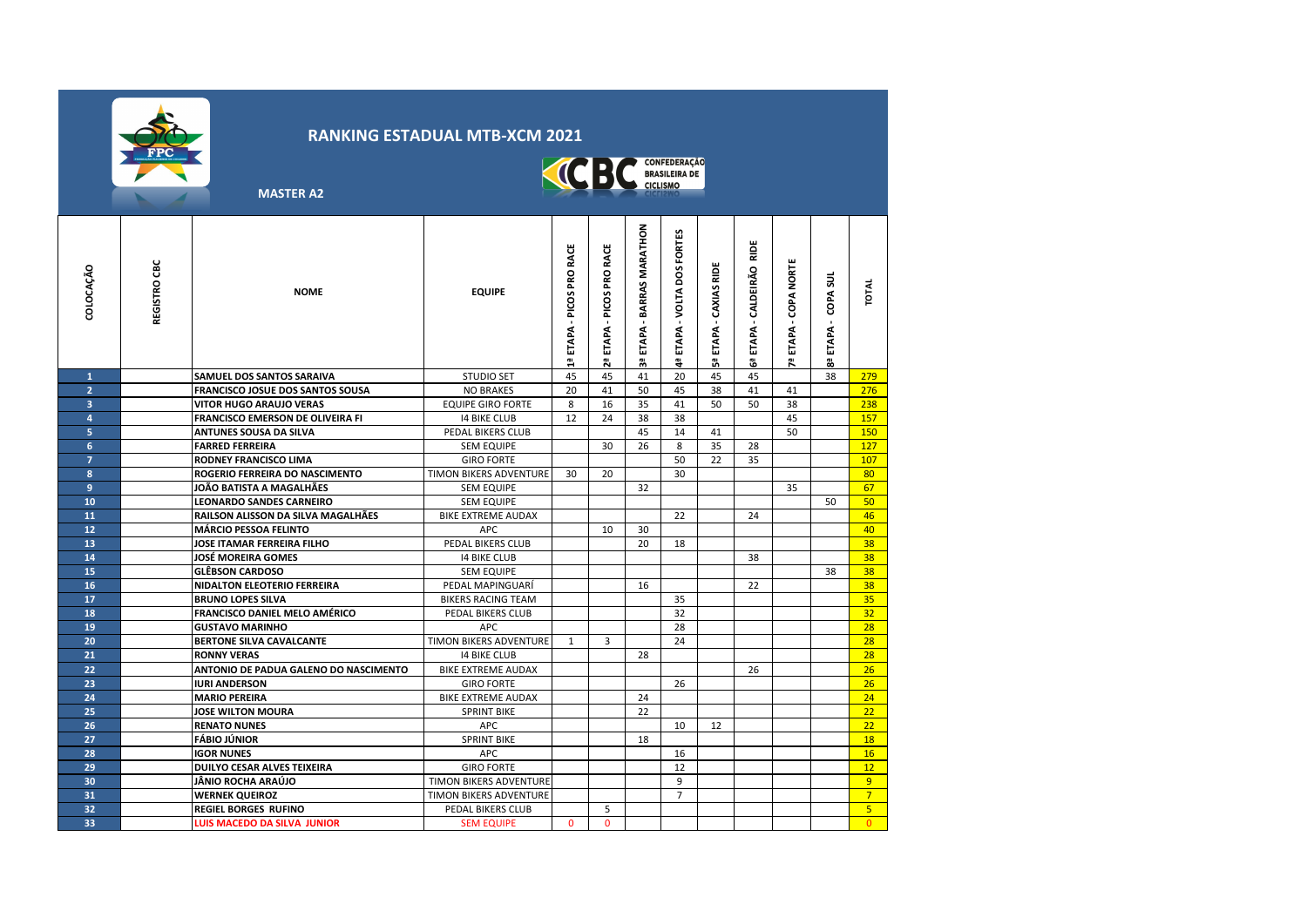



 **MASTER B1**

| COLOCAÇÃO      | REGISTRO CBC | <b>NOME</b>                                     | <b>EQUIPE</b>               | ETAPA - PICOS PRO RACE<br>믭 | RACE<br>ETAPA - PICOS PRO | - BARRAS MARATHON<br><b>ETAPA</b><br>ក្ល | ETAPA - FOLTA DOS FORTES | ETAPA - CAXIAS RIDE<br>ងី | RIDE<br>CALDEIRÃO<br>ETAPA.<br>G. | ETAPA - COPA NORTE | COPA SUL<br>ETAPA- | TOTAL           |
|----------------|--------------|-------------------------------------------------|-----------------------------|-----------------------------|---------------------------|------------------------------------------|--------------------------|---------------------------|-----------------------------------|--------------------|--------------------|-----------------|
| $\mathbf{1}$   |              | <b>HUGO CHARLES MACEDO</b>                      | <b>SEM EQUIPE</b>           | 45                          | 45                        | 45                                       | 45                       | 50                        | 50                                |                    | 50                 | 330             |
| $\overline{2}$ |              | <b>LINDOMAR FERREIRA DOS SANTOS</b>             | AZIAS BIKERS DE CICLISMO    |                             |                           | 50                                       | 50                       |                           | 45                                | 50                 | 45                 | 240             |
| $\overline{3}$ |              | <b>JOCEANO LUSTOSA ALVES</b>                    | MARACAJÁ BIKERS             | 26                          |                           | 41                                       | 41                       | 45                        | 38                                | 45                 |                    | 236             |
| 4              |              | <b>MARCONI PAULA NASCIMENTO</b>                 | <b>BIKESTORE TEAM</b>       | 5                           | 1                         | 22                                       | 20                       | 16                        | 30                                | 38                 |                    | 132             |
| 5              |              | ISIRAN ISIDORIO DE CARVALHO                     | <b>SEM EQUIPE</b>           | 32                          | 16                        |                                          | 38                       |                           |                                   |                    | 41                 | 127             |
| 6              |              | JOSÉ NOGUEIRA SOBRINHO                          | CATRACA FORTE TEAM          |                             |                           | 38                                       | 26                       | 18                        | 32                                |                    |                    | 114             |
| $\overline{7}$ |              | <b>WANDERGLEISON RIBEIRO DE SOUSA</b>           | MARACAJÁ BIKERS             |                             |                           | 32                                       |                          |                           | 28                                | 41                 |                    | 101             |
| 8              |              | <b>ARAKEN MARTINS ALENCAR</b>                   | <b>SEM EQUIPE</b>           | 22                          |                           |                                          | 35                       |                           | 35                                |                    |                    | 92              |
| 9              |              | <b>ANTONIO FERREIRA DA COSTA</b>                | <b>BIKERS DO MARATHAOAN</b> |                             |                           | 35                                       |                          |                           |                                   | 35                 |                    | 70              |
| 10             |              | VINICIUS OLIVEIRA FURTADO DE VASCONCELOS        | <b>APC</b>                  | $\overline{7}$              | $\overline{7}$            |                                          | 28                       | 26                        |                                   |                    |                    | 68              |
| 11             |              | <b>HELDER BATISTA PIRES</b>                     | MARACAJÁ BIKERS             |                             |                           |                                          | 22                       |                           |                                   |                    | 35                 | 57              |
| 12             |              | JAILSON CASTRO DE SOUSA                         | EXERCITA ESPERANTINA        |                             |                           | 28                                       |                          |                           | 24                                |                    |                    | 52              |
| 13             |              | <b>ALLAN MATA</b>                               | THE BROTHERS TEAM           |                             |                           |                                          | 24                       |                           | 26                                |                    |                    | 50              |
| 14             |              | FRANCISCO DAS CHAGAS RIBEIRO DE CARVALHO JÚNIOR | THE BROTHERS TEAM           |                             |                           | 16                                       | 5                        |                           | 22                                |                    |                    | 43              |
| 15             |              | LEONARDO ULISSES DE ANDRADE                     | <b>SEM EQUIPE</b>           |                             |                           | 24                                       | 16                       |                           |                                   |                    |                    | 40              |
| 16             |              | LUCIANO JOSE DA CONCEIÇÃO                       | <b>GIRO FORTE</b>           |                             |                           |                                          | 32                       |                           |                                   |                    |                    | 32              |
| 17             |              | ANTÔNIO JOSE FURTADO CAVALCANTE                 | <b>GIRO FORTE</b>           |                             |                           |                                          | 30                       |                           |                                   |                    |                    | 30              |
| 18             |              | <b>FRANCISCO RONALDO GOMES DOS SAN</b>          | <b>SEM EQUIPE</b>           |                             |                           | 30                                       |                          |                           |                                   |                    |                    | 30 <sup>°</sup> |
| 19             |              | <b>FRANCISCO MONTEIRO</b>                       | <b>BIKERS DO MARATHAOAN</b> |                             |                           | 26                                       |                          |                           |                                   |                    |                    | 26              |
| 20             |              | <b>CRISTIANO DE PÁDUA SOUSA SANTOS</b>          | <b>SEM EQUIPE</b>           |                             |                           | 20                                       |                          |                           |                                   |                    |                    | 20              |
| 21             |              | <b>IGO CARVALHO</b>                             | TBA                         |                             |                           | 18                                       |                          |                           |                                   |                    |                    | 18              |
| 22             |              | <b>JOSE GUSTAVO BEZERRA</b>                     | <b>SEM EQUIPE</b>           |                             |                           |                                          | 18                       |                           |                                   |                    |                    | 18              |
| 23             |              | <b>MARIANO BRUSSA</b>                           | <b>GIRO FORTE</b>           |                             |                           |                                          | 14                       |                           |                                   |                    |                    | 14              |
| 24             |              | SERGINALDO COSTA DE SOUSA                       | <b>EQUIPE GIRO FORTE</b>    |                             |                           | 14                                       |                          |                           |                                   |                    |                    | 14              |
| 25             |              | THOMAS JAN ROBERTO WENDLAND                     | CBA                         |                             |                           |                                          |                          | 14                        |                                   |                    |                    | 14              |
| 26             |              | <b>FABIANO RODRIGUES MENDONÇA MIRANDA</b>       | <b>EQUIPE GIRO FORTE</b>    |                             |                           |                                          |                          | 12                        |                                   |                    |                    | 12              |
| 27             |              | <b>BRUNO MARTINS</b>                            | PEDAL BIKERS CLUB           |                             |                           |                                          | 12                       |                           |                                   |                    |                    | 12              |
| 28             |              | LEANDRO ALMEIDA MADEIRA CAMPOS                  | AZIAS BIKERS DE CICLISMO    | 9                           | 1                         |                                          |                          |                           |                                   |                    |                    | 10              |
| 29             |              | <b>CRISTIANO DE PÁDUA SOUSA SANTOS</b>          | <b>SEM EQUIPE</b>           |                             |                           |                                          | 10                       |                           |                                   |                    |                    | 10              |
| 30             |              | ITALO ANIBAL DE CARVALHO RODRIGUES              | <b>SEM EQUIPE</b>           |                             |                           |                                          |                          | 9                         |                                   |                    |                    | 9               |
| 31             |              | FRANCISCO DE ASSIS JESUS ALMEIDA                | <b>SEM EQUIPE</b>           |                             |                           |                                          | 9                        |                           |                                   |                    |                    | 9               |
| 32             |              | SERGINALDO COSTA DE SOUSA                       | <b>GIRO FORTE</b>           |                             |                           |                                          | 8                        |                           |                                   |                    |                    | 8               |
| 33             |              | <b>FERNANDO DOS SANTOS VERAS</b>                | <b>GIRO FORTE</b>           |                             |                           |                                          | $\overline{7}$           |                           |                                   |                    |                    | 7 <sup>2</sup>  |
| 34             |              | <b>ROGÉRIO GALES</b>                            | <b>SEM EQUIPE</b>           |                             |                           |                                          | 6                        |                           |                                   |                    |                    | 6 <sup>1</sup>  |
| 35             |              | <b>MARCELO CARRIAS</b>                          | BIKERS DO MARATHAOAN        |                             |                           |                                          | $\overline{4}$           |                           |                                   |                    |                    | $\overline{4}$  |
| 36             |              | <b>GENICARLOS DE ARAUJO MOURA</b>               | <b>SEM EQUIPE</b>           | 3                           |                           |                                          |                          |                           |                                   |                    |                    | $\overline{3}$  |
| 37             |              | <b>ADONAI ALVES DINIZ SEGUNDO</b>               | <b>SEM EQUIPE</b>           | $\mathbf{1}$                |                           |                                          |                          |                           |                                   |                    |                    | $\overline{1}$  |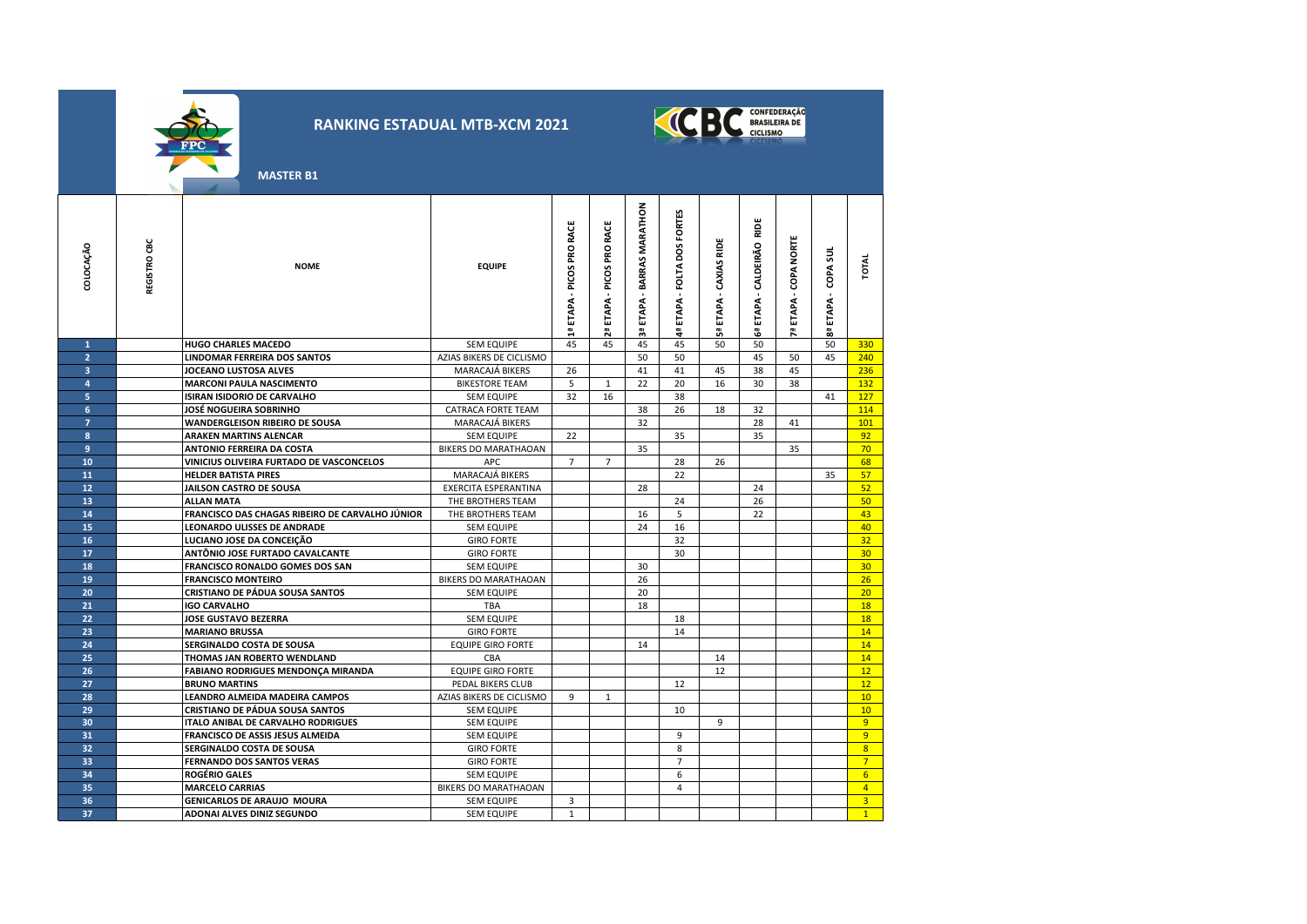|                              |              |                                                      | RANKING ESTADUAL MTB-XCM 202X 0 |                              |                        |                               |                                | CONFEDERAÇÃO<br>BRASILEIRA DE<br>CICLISMO |                                 |                       |                        |                 |
|------------------------------|--------------|------------------------------------------------------|---------------------------------|------------------------------|------------------------|-------------------------------|--------------------------------|-------------------------------------------|---------------------------------|-----------------------|------------------------|-----------------|
|                              |              | <b>MASTER B2</b>                                     |                                 |                              |                        |                               |                                |                                           |                                 |                       |                        |                 |
| COLOCAÇÃO                    | REGISTRO CBC | <b>NOME</b>                                          | <b>EQUIPE</b>                   | ETAPA - PICOS PRO RACE<br>÷. | ETAPA - PICOS PRO RACE | ETAPA - BARRAS MARATHON<br>a. | ETAPA - VOLTA DOS FORTES<br>ą. | ETAPA - CAXIAS RIDE<br>ů,                 | RIDE<br>ETAPA - CALDEIRÃO<br>Ĝ, | 7ª ETAPA - COPA NORTE | ETAPA - COPA SUL<br>59 | <b>TOTAL</b>    |
| $\mathbf{1}$                 |              | HELIO SILVA DE SOUSA BENVINDO                        | <b>SEM EQUIPE</b>               | 22                           | 16                     | 26                            | 30                             | 38                                        | 32                              | 41                    | 45                     | 250             |
| $\overline{2}$               |              | ADELMAR ANDRADE DE CARVALHO                          | MARACAJÁ BIKERS                 |                              | 45                     |                               | 50                             | 50                                        | 50                              |                       | 50                     | 245             |
| $\overline{\mathbf{3}}$<br>4 |              | ALLISSON LEONARDO COSTA MACHADO<br>JESSE SILVA SOUSA | APC<br>MARACAJÁ BIKERS          | 28                           | 26                     | 45<br>20                      | 35<br>26                       | 45<br>26                                  | 38<br>28                        | 38                    | 41                     | 217<br>179      |
| 5                            |              | FRANCISCO RUBENS CARDOSO MESQUIT                     | CBA                             |                              |                        | 41                            | 45                             | 41                                        |                                 | 50                    |                        | 177             |
| 6                            |              | MAXWELL DA SILVA CARVALHO                            | APC                             |                              | 28                     | 30                            | 38                             | 35                                        | 45                              |                       |                        | 176             |
| $\overline{7}$               |              | <b>BONIFÁCIO TEIXEIRA LIMA</b>                       | <b>SEM EQUIPE</b>               | 18                           | 18                     | 35                            | 24                             | 30                                        |                                 |                       | 35                     | 160             |
| 8                            |              | <b>REINALDO SOARES DE OLIVEIRA</b>                   | AZIAS BIKERS DE CICLISMO        | 32                           | 24                     | 50                            | 41                             |                                           |                                 |                       |                        | 147             |
| 9                            |              | FRANCISCO CLEMILTON DE ABREU CER                     | BIKE EXTREME AUDAX              |                              |                        | 38                            |                                |                                           | 41                              | 45                    |                        | 124             |
| 10                           |              | ANTÔNIO VALDIR SOARES DE SOUSA                       | RAPADURA BIKE P2                | 12                           | 12                     | 18                            | 28                             | 32                                        |                                 |                       |                        | 102             |
| 11                           |              | ANTONIO ERISVALDO DA SILVA MEDEI                     | <b>14 BIKE CLUB</b>             |                              |                        | 28                            |                                |                                           | 35                              | 35                    |                        | 98              |
| 13                           |              | JOSE ADECIO NOGUEIRA                                 | <b>SEM EQUIPE</b>               | 24                           | 22                     | 22                            |                                |                                           |                                 |                       |                        | 68              |
| 14                           |              | <b>FABIO NOGUEIRA DANTAS</b>                         | <b>SEM EQUIPE</b>               | 30                           | 14                     |                               |                                |                                           |                                 |                       |                        | 44              |
| 15                           |              | MARCO ANTONIO PINTO CARVALHO PIN                     | BIKERS DO MARATHAOAN            |                              |                        |                               | 20                             |                                           | 22                              |                       |                        | 42              |
| 16                           |              | PAULO SÉRGIO ASCENÇÃO CABRAL BAN                     | PEDAL LIVRE TEAM                |                              |                        | 32                            |                                |                                           |                                 |                       |                        | 32              |
| 17                           |              | JOSE ADECIO NOGUEIRA                                 | <b>SEM EQUIPE</b>               |                              |                        |                               | 32                             |                                           |                                 |                       |                        | 32              |
| 18                           |              | MARCOS HELENO ALENCAR CALDAS MEL                     | APC                             | 3                            | $\mathbf{1}$           |                               | 22                             |                                           |                                 |                       |                        | 26              |
| 19                           |              | <b>EROTILDES MESSIAS SOUSAFILHO</b>                  | <b>FOXTEAM</b>                  | 16                           | 9                      |                               |                                |                                           |                                 |                       |                        | 25              |
| 20                           |              | <b>FABIO SEREJO FERREIRA</b>                         | PEDAL MAPINGUARI                |                              |                        |                               |                                |                                           | 24                              |                       |                        | 24              |
| 21                           |              | PAULO DE SÁ CARVALHO                                 | BIKERS DO MARATHAOAN            |                              |                        | 24                            |                                |                                           |                                 |                       |                        | 24              |
| 22                           |              | <b>PYERSON BARBOSA</b>                               | <b>SEM EQUIPE</b>               |                              |                        |                               | 18                             |                                           |                                 |                       |                        | 18              |
| 23                           |              | <b>FABIO SEREJO FERREIRA</b>                         | PEDAL MAPINGUARI                |                              |                        | 16                            |                                |                                           |                                 |                       |                        | 16              |
| 24                           |              | <b>FRANCISCO DAS CHAGAS GOMES</b>                    | PEDAL MAPINGUARÍ                |                              |                        |                               | 16                             |                                           |                                 |                       |                        | 16              |
| 25                           |              | <b>EVERALDO DE CAMPOS MORAES</b>                     | THE BROTHERS TEAM               |                              |                        |                               | 14                             |                                           |                                 |                       |                        | 14 <sup>°</sup> |
| 26                           |              | JOSE FLORINDO BOTELHO                                | <b>TCL</b>                      |                              |                        | 14                            |                                |                                           |                                 |                       |                        | 14              |
| 27                           |              | <b>MOISES NUNES DE BARRO</b>                         | <b>SEM EQUIPE</b>               |                              |                        |                               | 12                             |                                           |                                 |                       |                        | 12 <sup>7</sup> |
| 28                           |              | JOSE CARDOSO OLIVEIRA                                | <b>SPRINT BIKE</b>              |                              |                        | 12                            |                                |                                           |                                 |                       |                        | 12              |
| 29                           |              | <b>CRISTEMBERRE CAMELO GOMES GOMES</b>               | THE BROTHERS TEAM               |                              |                        | 10                            |                                |                                           |                                 |                       |                        | 10 <sup>°</sup> |
| 30                           |              | <b>REIJANER VILANOVA</b>                             | <b>SEM EQUIPE</b>               |                              |                        | 9                             |                                |                                           |                                 |                       |                        | 9               |
| 31                           |              | <b>WESLEY LEAL FERREIRA</b>                          | THE BROTHERS TEAM               |                              |                        | 8                             |                                |                                           |                                 |                       |                        | $\overline{8}$  |
| 32                           |              | <b>IVANILDO LEAL GUIMARAES</b>                       | <b>SEM EQUIPE</b>               |                              | 3                      |                               |                                |                                           |                                 |                       |                        | $\overline{3}$  |
| 33                           |              | JOSE LUIZ CASTRO AGUIAR FILHO                        | AZIAS BIKERS DE CICLISMO        |                              | $\mathbf{1}$           |                               |                                |                                           |                                 |                       |                        | 1               |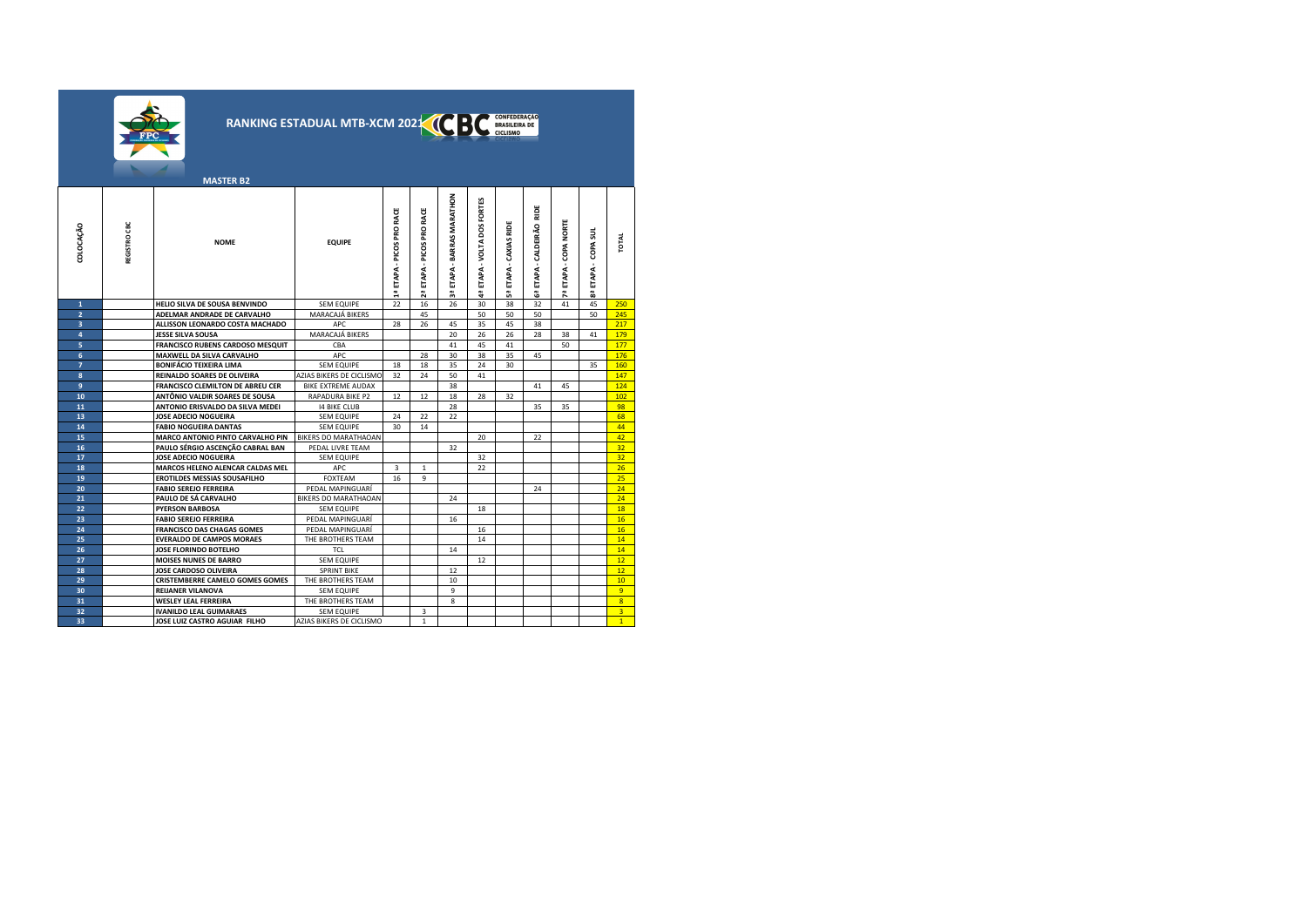



**MASTER C1**

| COLOCAÇÃO               | CВC<br>REGISTRO | <b>NOME</b>                              | <b>EQUIPE</b>               | PICOS PRO RACE<br><b>ETAPA</b><br>읩 | <b>RACE</b><br>PRO<br>PICOS<br>ETAPA<br>្គ | MARATHON<br>ARRAS<br>≃<br><b>APA</b><br>ᆸ<br>ၛၟ | DOS FORTES<br><b>FOLTA</b><br>ETAPA<br>e, | ш<br>CAXIAS RID<br>ETAPA<br>ឹ | RIDE<br>CALDEIRÃO<br><b>ETAPA</b><br>ෂී | <b>NORTE</b><br>COPA<br>ETAPA<br><b>Pa</b> | sul<br>COPA<br>ETAPA<br>쮢 | TOTAL           |
|-------------------------|-----------------|------------------------------------------|-----------------------------|-------------------------------------|--------------------------------------------|-------------------------------------------------|-------------------------------------------|-------------------------------|-----------------------------------------|--------------------------------------------|---------------------------|-----------------|
| $\mathbf{1}$            |                 | <b>FERNANDO SOARES DE OLIVEIRA</b>       | <b>EQUIPE GIRO FORTE</b>    | 41                                  | 50                                         | 50                                              | 35                                        | 50                            | 50                                      |                                            | 45                        | 321             |
| $\overline{2}$          |                 | <b>RONIVALDO COSTA E SILVA</b>           | <b>MARACAJÁ BIKERS</b>      | 24                                  | 28                                         | 38                                              | 41                                        | 41                            | 45                                      |                                            |                           | 217             |
| $\overline{\mathbf{3}}$ |                 | <b>GUSTAVO BARBOSA</b>                   | <b>BIKE EXTREME AUDAX</b>   |                                     |                                            | 45                                              | 50                                        |                               | 41                                      | 50                                         |                           | 186             |
| 4                       |                 | <b>FRANCISCO TOMAZ MACEDO DOS SANTO</b>  | <b>SEM EQUIPE</b>           |                                     |                                            | 35                                              |                                           | 45                            |                                         | 41                                         |                           | 121             |
| 5 <sup>1</sup>          |                 | <b>LUIZ MARQUES DE SOUSA</b>             | PAPA - LÉGUAS               |                                     |                                            |                                                 | 38                                        |                               | 38                                      |                                            | 38                        | 114             |
| $6\phantom{1}$          |                 | <b>ERNANI DE CASTRO COSTA</b>            | <b>BIKERS RACING TEAM</b>   |                                     |                                            |                                                 | 45                                        |                               |                                         |                                            | 41                        | 86              |
| $\overline{7}$          |                 | <b>GENILDO GOMES DE CASTRO</b>           | <b>SEM EQUIPE</b>           |                                     |                                            |                                                 |                                           |                               | 35                                      | 45                                         |                           | 80              |
| 8                       |                 | <b>LUIZ DE SOUSA SANTOS</b>              | <b>GIRO FORTE</b>           | 41                                  |                                            |                                                 | 32                                        |                               |                                         |                                            |                           | 73              |
| 9 <sup>°</sup>          |                 | JOCIMAR ALVES PEREIRA                    | RAPADURA BIKE P2            |                                     |                                            |                                                 |                                           |                               | 32                                      | 35                                         |                           | 67              |
| 10 <sup>°</sup>         |                 | <b>RAIMIUNDO NONATO TEIXEIRA DE FRA</b>  | <b>TCL</b>                  |                                     |                                            | 28                                              |                                           |                               |                                         | 38                                         |                           | 66              |
| 11                      |                 | <b>ALEXANDRE DE CASTRO RAMALHO</b>       | <b>PEDAL BIKERS CLUB</b>    | 18                                  | 6                                          | 41                                              |                                           |                               |                                         |                                            |                           | 65              |
| 12                      |                 | <b>ANTONIO CRUZ</b>                      | <b>SEM EQUIPE</b>           |                                     |                                            | 32                                              | 30                                        |                               |                                         |                                            |                           | 62              |
| 13 <sup>°</sup>         |                 | <b>FRANCISCO EDMAR CARVALHO DA SILVA</b> | <b>EQUIPE GIRO FORTE</b>    |                                     |                                            | 26                                              | 28                                        |                               |                                         |                                            |                           | 54              |
| 14                      |                 | <b>ANTONIO CLENALDO MATOS DE CASTRO</b>  | <b>14 BIKE CLUB</b>         |                                     |                                            | 24                                              |                                           |                               | 30                                      |                                            |                           | 54              |
| 15                      |                 | <b>FRANCISCO CARLITO FERREIRA</b>        | <b>TBA</b>                  |                                     |                                            |                                                 |                                           | 38                            |                                         |                                            |                           | 38              |
| 16                      |                 | <b>ANTONIO FERREIRA DOS SANTOS</b>       | <b>BIKERS DO MARATHAOAN</b> |                                     |                                            | 30                                              |                                           |                               |                                         |                                            |                           | 30 <sup>°</sup> |
| 17                      |                 | <b>CARLOS JORGE NASCIMENTO</b>           | <b>SEM EQUIPE</b>           |                                     |                                            |                                                 |                                           | 28                            |                                         |                                            |                           | 28              |
| 18                      |                 | <b>JUNIOR TRANSCOL</b>                   | <b>BIKERS RACING TEAM</b>   |                                     |                                            |                                                 | 26                                        |                               |                                         |                                            |                           | 26              |
| 19                      |                 | <b>JORGE DAMASCENO</b>                   | THE BROTHERS TEAM           |                                     |                                            |                                                 | 24                                        |                               |                                         |                                            |                           | 24              |
| 20                      |                 | <b>FRANCISCO GABRIEL FILHO</b>           | <b>SEM EQUIPE</b>           |                                     |                                            |                                                 | 22                                        |                               |                                         |                                            |                           | 22              |
| 21                      |                 | <b>CARLOS JORGE NASCIMENTO</b>           | <b>SEM EQUIPE</b>           |                                     |                                            |                                                 | 20                                        |                               |                                         |                                            |                           | 20              |
| 22                      |                 | <b>HONORATO OLIVEIRA NETO</b>            | <b>SEM EQUIPE</b>           |                                     |                                            |                                                 | 18                                        |                               |                                         |                                            |                           | 18              |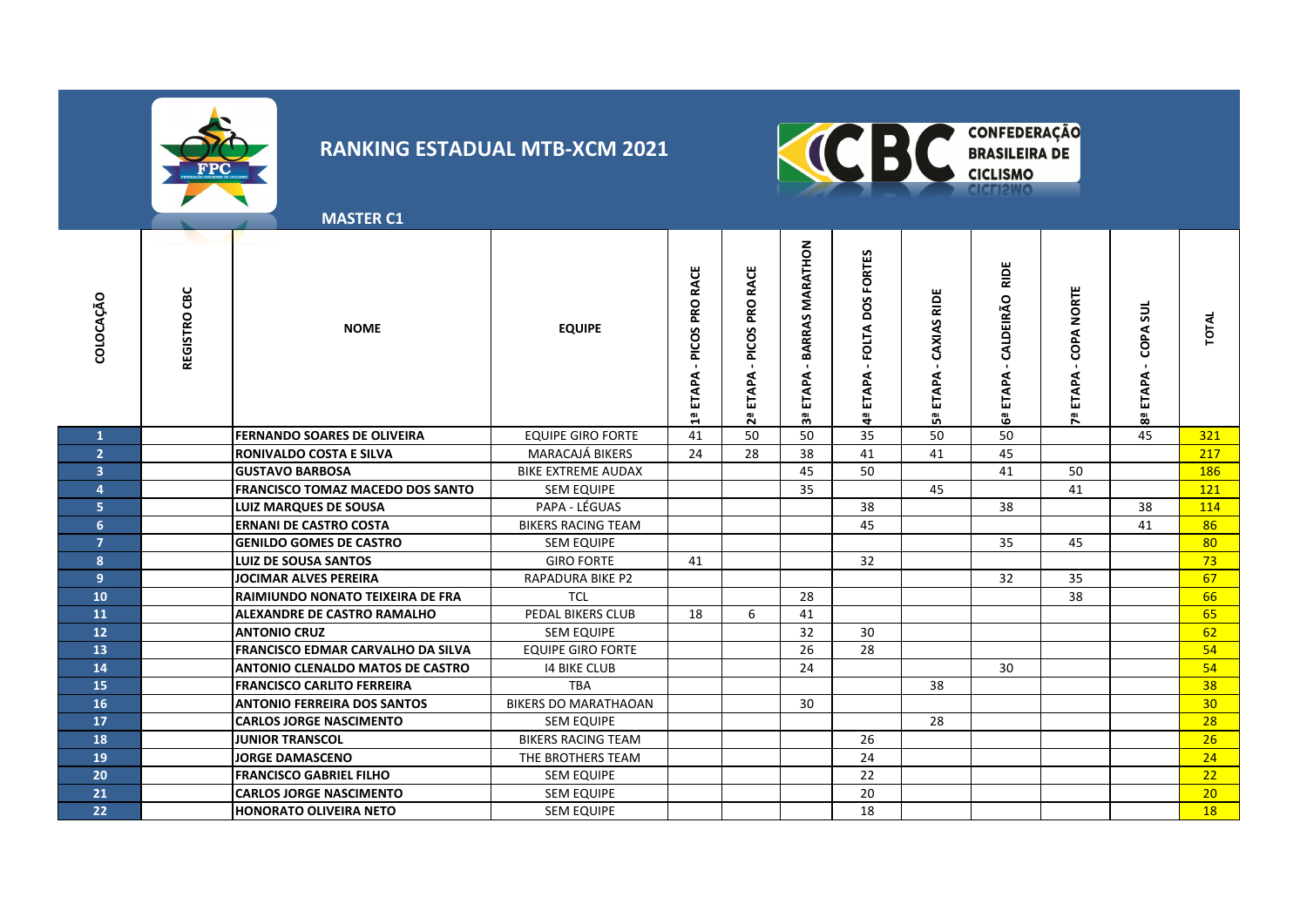



**MASTER C2**

| COLOCAÇÃO              | CBC<br>REGISTRO | <b>NOME</b>                       | <b>EQUIPE</b>          | <b>RACE</b><br><b>PRO</b><br>PICOS<br>ETAPA<br>۵Ē | RACE<br><b>Dad</b><br>PICOS<br>ą<br>Е<br>2ª | <b>ATHON</b><br><b>MAR</b><br>S<br>RRA<br>≃<br>c<br>⋖<br>ш<br>్లి | S<br>FORTE!<br>pos<br><b>FOLTA</b><br>ETAPA<br>$\ddot{\mathbf{a}}$ | RIDE<br>S<br><b>AXIA</b><br>c<br>₹<br>ᆸ<br>ωı<br>D. | RIDE<br>o<br>বে<br>๔<br>靣<br>iu<br>Ö | <b>NORTE</b><br>COPA<br>준<br>ব<br>Н<br>ᇍ | 5<br>COPA<br>⊡<br>8ª | <b>TOTAL</b> |
|------------------------|-----------------|-----------------------------------|------------------------|---------------------------------------------------|---------------------------------------------|-------------------------------------------------------------------|--------------------------------------------------------------------|-----------------------------------------------------|--------------------------------------|------------------------------------------|----------------------|--------------|
|                        |                 | <b>JOSELITO GOMES DA SILVEIRA</b> | TIMON BIKERS ADVENTURE | 50                                                | 50                                          | 50                                                                | 50                                                                 | 50                                                  | 50                                   | 35                                       |                      | 335          |
| $\overline{2}$         |                 | <b>EDVALDO SANTOS SILVA</b>       | <b>SEM EQUIPE</b>      | 32                                                | 32                                          | 45                                                                | 38                                                                 | 41                                                  | 45                                   | 45                                       | 45                   | 323          |
| $\mathbf{3}^{\dagger}$ |                 | JOSE HENRIQUE PIMENTEL ROCHA      | <b>CBA</b>             | 38                                                | 38                                          | 32                                                                | 35                                                                 | 38                                                  | 35                                   | 38                                       | 50                   | 304          |
| 4                      |                 | JOÃO ALVES DE SOUSA               | PEDAL MAPINGUARI       |                                                   |                                             | 38                                                                | 41                                                                 | 35                                                  | 38                                   | 41                                       |                      | 193          |
| 5.                     |                 | PAULO CESAR FERREIRA DA SILVA     | CBA                    |                                                   |                                             | 41                                                                | 45                                                                 | 45                                                  |                                      | 50                                       |                      | 181          |
| 6                      |                 | <b>ELIO RODRIGUES SILVA</b>       | <b>SEM EQUIPE</b>      |                                                   | 24                                          | 35                                                                | 32                                                                 |                                                     | 32                                   |                                          | 41                   | 164          |
| $\overline{ }$         |                 | JOSÉ FRANCISCO SADY JUNIOR        | <b>APC</b>             | 41                                                | 26                                          |                                                                   |                                                                    |                                                     |                                      |                                          |                      | 67           |
| 8                      |                 | <b>NARCISO ARAUJO MELO</b>        | PEDAL MAPINGUARÍ       |                                                   |                                             | 30                                                                | 32                                                                 |                                                     |                                      |                                          |                      | 62           |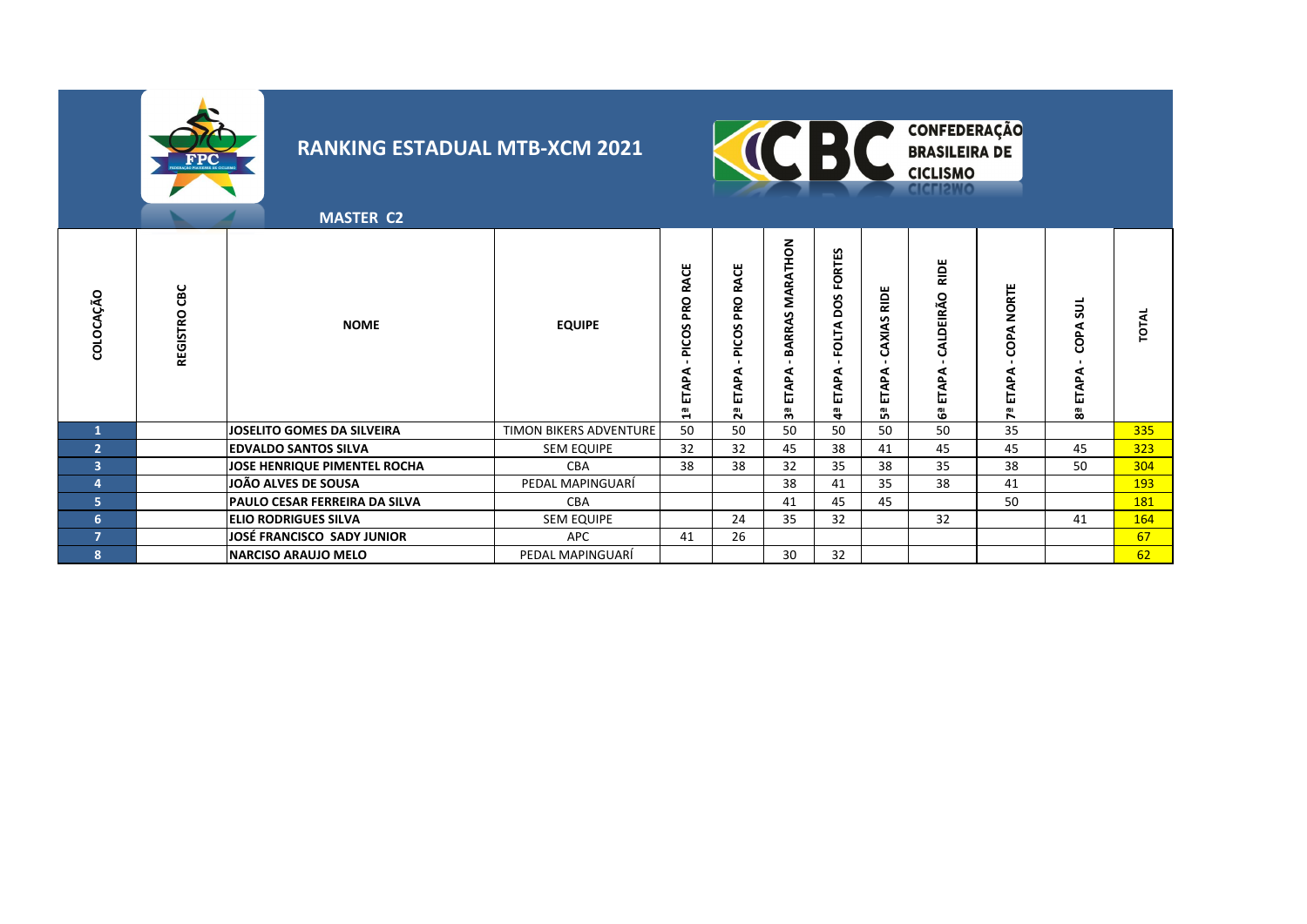



**MASTER D**

| COLOCAÇÃO               | CBC<br><b>REGISTRO</b> | <b>NOME</b>                          | <b>EQUIPE</b>               | <b>RACE</b><br><b>PRO</b><br>ທ<br>Ö<br>E<br>⋖<br>غ<br>旵<br>ωı<br>4 | <b>RACE</b><br>PRO I<br>PICOS I<br>ETAPA<br>$2^{\overline{a}}$ | BARRAS MARATHON<br>ETAPA<br>ၛၟ | S<br>RTE <sub>1</sub><br><u>요</u><br>S<br>Ö<br><b>FOLTA</b><br>⋖<br>Q,<br>⋖<br>⊢<br>ш<br>$\mathbf{a}$ | <b>RIDE</b><br>CAXIAS<br>ETAPA<br>ωı<br>ഗ | <b>RIDE</b><br>CALDEIRÃO<br>ETAPA<br>မြိ | NORTE<br>COPA<br>ETAPA<br><b>Pa</b> | <b>SUL</b><br>COPA<br>ETAPA<br>$\overline{\mathbf{g}}$ | <b>TOTAL</b> |
|-------------------------|------------------------|--------------------------------------|-----------------------------|--------------------------------------------------------------------|----------------------------------------------------------------|--------------------------------|-------------------------------------------------------------------------------------------------------|-------------------------------------------|------------------------------------------|-------------------------------------|--------------------------------------------------------|--------------|
| $\mathbf 1$             |                        | <b>ANTONIO FRANCISCO DE OLIVEIRA</b> | <b>MR TEAM</b>              | 45                                                                 | 50                                                             | 45                             | 50                                                                                                    |                                           | 50                                       | 45                                  | 50                                                     | 335          |
| $\overline{2}$          |                        | <b>WALTER SIRENE</b>                 | <b>BIKERS DO MARATHAOAN</b> |                                                                    |                                                                | 50                             | 45                                                                                                    |                                           |                                          | 41                                  |                                                        | <b>136</b>   |
| $\overline{\mathbf{3}}$ |                        | <b>GILBERTO ALBUQUERQUE DE SOUZA</b> | <b>SEM EQUIPE</b>           |                                                                    |                                                                | 41                             |                                                                                                       |                                           |                                          | 50                                  |                                                        | 91           |
| 4                       |                        | <b>JOSE FIRMINO ROCHA E SILVA</b>    | <b>SEM EQUIPE</b>           | 41                                                                 | 38                                                             |                                |                                                                                                       |                                           |                                          |                                     |                                                        | 79           |
| 5 <sup>1</sup>          |                        | <b>FRANCISCO FONTINELE DE ARAÚJO</b> | <b>14 BIKE CLUB</b>         |                                                                    |                                                                | 38                             |                                                                                                       |                                           |                                          | 35                                  |                                                        | 73           |
| $6 \overline{6}$        |                        | <b>WILSON PARENTE</b>                | PEDAL BIKERS CLUB           |                                                                    |                                                                |                                | 41                                                                                                    |                                           |                                          |                                     |                                                        | 41           |
| $\overline{ }$          |                        | <b>FRANCISCO OLIVEIRA MARIN</b>      | <b>SEM EQUIPE</b>           |                                                                    |                                                                |                                |                                                                                                       |                                           |                                          | 38                                  |                                                        | 38           |
| 8                       |                        | JOAO DE DEUS SOARES FILHO            | PEDAL BIKERS CLUB           | 35                                                                 |                                                                |                                |                                                                                                       |                                           |                                          |                                     |                                                        | 35           |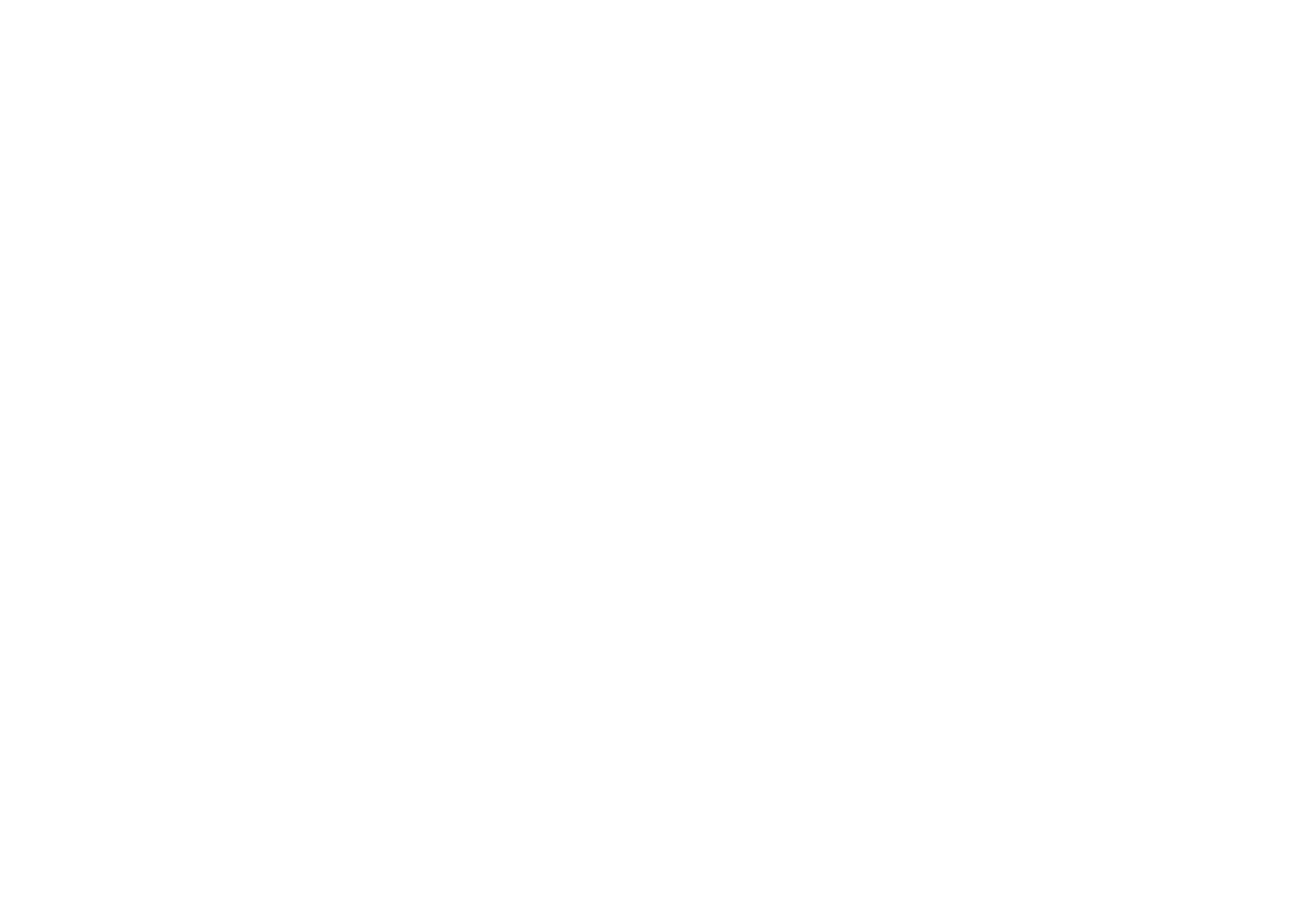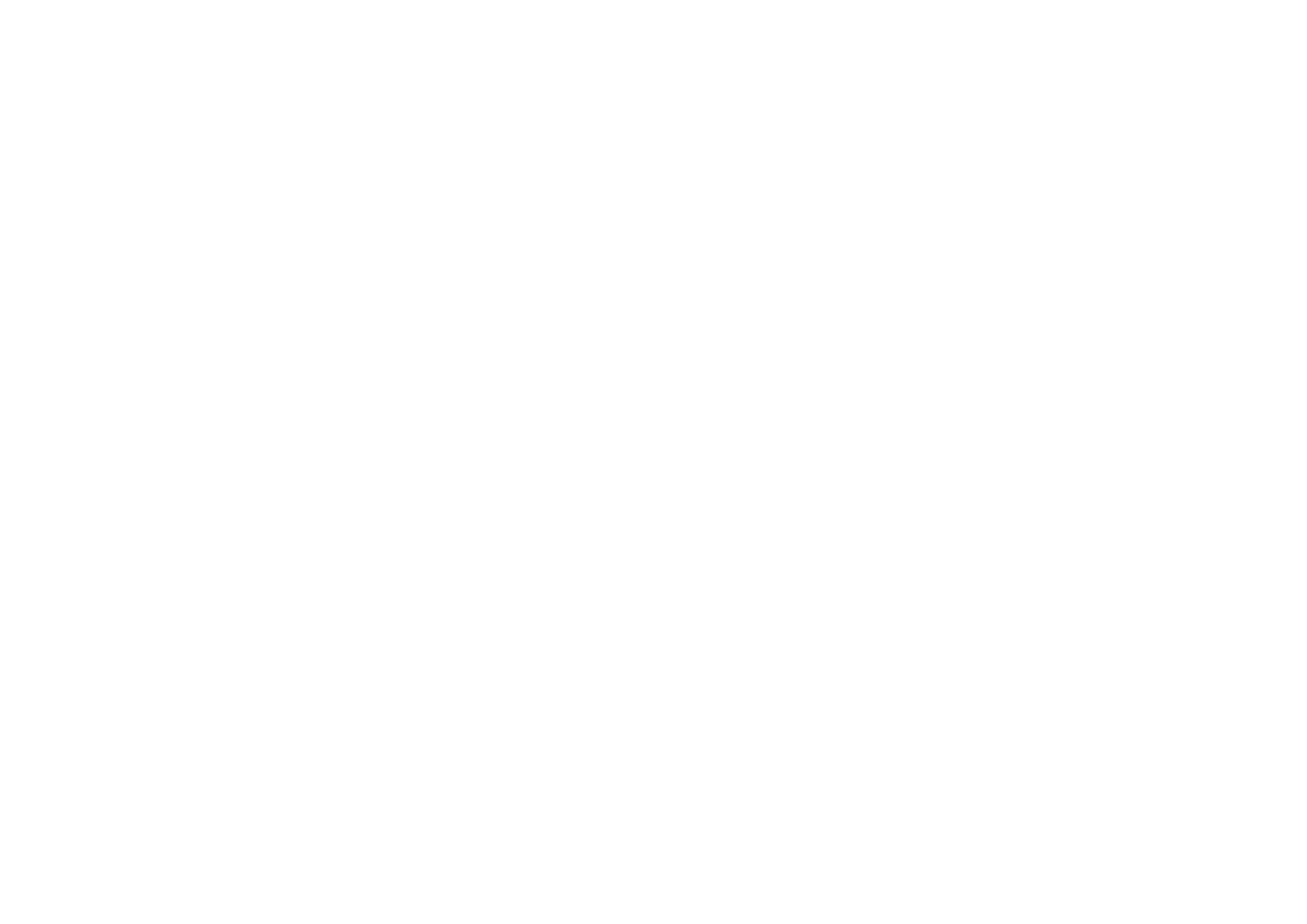



 **FEMININO MASTER - A**

| COLOCAÇÃO               | CBC<br><b>REGISTRO</b> | <b>NOME</b>                             | <b>EQUIPE</b>               | <b>RACE</b><br><b>PRO</b><br>PICOS<br>ETAPA<br>$\mathbf{u}$ | PRO RACE<br>PICOS<br>$\mathbf{L}$<br>ETAPA<br>Σã | MARATHON<br><b>BARRAS</b><br>$\mathbf{L}$<br>ETAPA<br><u>က</u> ိ | <b>FORTES</b><br>DOS<br><b>FOLTA</b><br>ETAPA<br>$\mathbf{a}$ | <b>RIDE</b><br>CAXIAS<br>ETAPA<br>5a | <b>RIDE</b><br>CALDEIRÃO<br>ETAPA<br>မြိ | <b>NORTE</b><br>COPA<br>ETAPA<br><b>Pd</b> | <b>SUL</b><br>COPA<br>ETAPA<br>8 | <b>TOTAL</b>    |
|-------------------------|------------------------|-----------------------------------------|-----------------------------|-------------------------------------------------------------|--------------------------------------------------|------------------------------------------------------------------|---------------------------------------------------------------|--------------------------------------|------------------------------------------|--------------------------------------------|----------------------------------|-----------------|
| $\mathbf{1}$            |                        | SABINA FRAGA DA SILVA PASSOS VIANA      | <b>CBA</b>                  | 35                                                          | 41                                               | 50                                                               | 50                                                            | 50                                   | 50                                       | 50                                         | 50                               | 376             |
| $\overline{2}$          |                        | <b>SIMONE GILVANI DA VERA</b>           | PICOS PEDAL CLUBE           | 50                                                          | 45                                               | 45                                                               | 45                                                            | 45                                   | 38                                       | 38                                         | 45                               | 351             |
| $\overline{\mathbf{3}}$ |                        | <b>MARIA DE JESUS FERNANDES DE CARV</b> | <b>BIKERS DO MARATHAOAN</b> |                                                             |                                                  | 38                                                               | 41                                                            |                                      | 41                                       | 41                                         |                                  | 161             |
| 4                       |                        | <b>AURINEIDE ARAUJO</b>                 | <b>SEM EQUIPE</b>           |                                                             |                                                  | 35                                                               |                                                               |                                      | 45                                       | 45                                         |                                  | <b>125</b>      |
| 5 <sup>1</sup>          |                        | <b>LAYANE LIMA DE SOUSA</b>             | <b>GIRO FORTE</b>           |                                                             |                                                  | 41                                                               | 38                                                            |                                      |                                          | 35                                         |                                  | 114             |
| $6\phantom{1}$          |                        | ANA LETÍCIA PORTELA MOURA OLIVEIRA      | AZIAS BIKERS DE CICLISMO    | 41                                                          | 35                                               |                                                                  | 32                                                            |                                      |                                          |                                            |                                  | 108             |
| $\overline{7}$          |                        | <b>SABRINA MOITA COSTA MENDES</b>       | AZIAS BIKERS DE CICLISMO    | 38                                                          |                                                  |                                                                  | 24                                                            | 41                                   |                                          |                                            |                                  | <b>103</b>      |
| 8                       |                        | <b>GLENDA MARY</b>                      | TIMON BIKERS ADVENTURE      |                                                             |                                                  |                                                                  | 35                                                            |                                      |                                          |                                            |                                  | 35              |
| 9 <sup>°</sup>          |                        | <b>SISLEY SILVA ROCHA</b>               | THE BROTHERS TEAM           | 30                                                          |                                                  |                                                                  |                                                               |                                      |                                          |                                            |                                  | 30 <sub>2</sub> |
| 10                      |                        | <b>RITA DE CASSIA SOUSA</b>             | <b>SEM EQUIPE</b>           |                                                             |                                                  |                                                                  | 30                                                            |                                      |                                          |                                            |                                  | 30 <sub>2</sub> |
| 11                      |                        | <b>SIMONE LOPES DA SILVA DOURADO</b>    | <b>SEM EQUIPE</b>           |                                                             |                                                  |                                                                  | 28                                                            |                                      |                                          |                                            |                                  | 28              |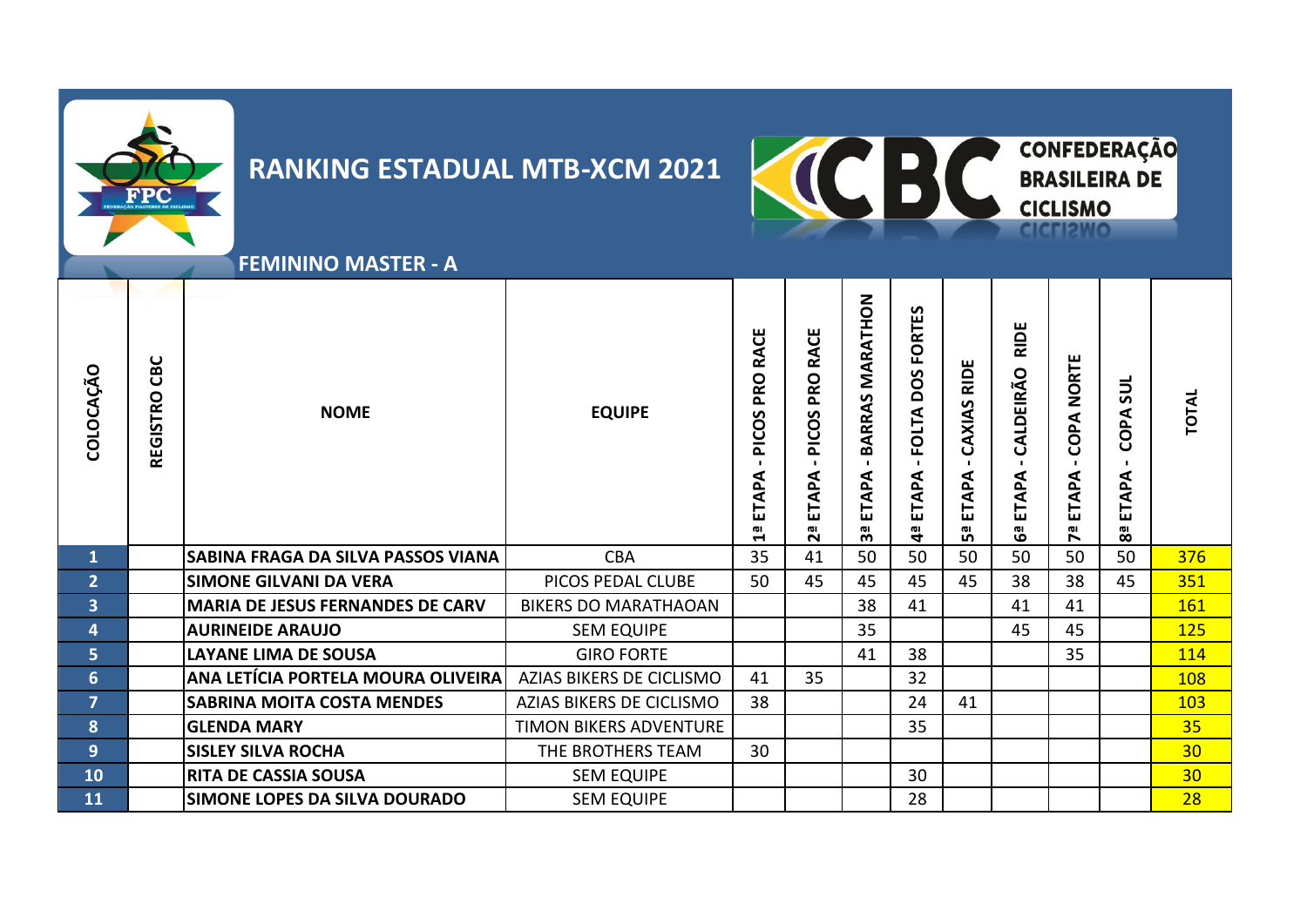| 12 | <b>INATALIA MARINELLI</b>           | AZIAS BIKERS DE CICLISMO |  | 26        |  |  | $\sim$ $\sim$<br>ΖU  |
|----|-------------------------------------|--------------------------|--|-----------|--|--|----------------------|
| 13 | <b>IMARIELLE CARDOSO</b>            | <b>SEM EQUIPE</b>        |  | --<br>ے ے |  |  | $\sim$<br><u>. .</u> |
| 14 | <b>IMARCILIA DOS SANTOS NÓBREGA</b> | <b>SEM EQUIPE</b>        |  | 20        |  |  | $\sim$ $\sim$<br>ΔU  |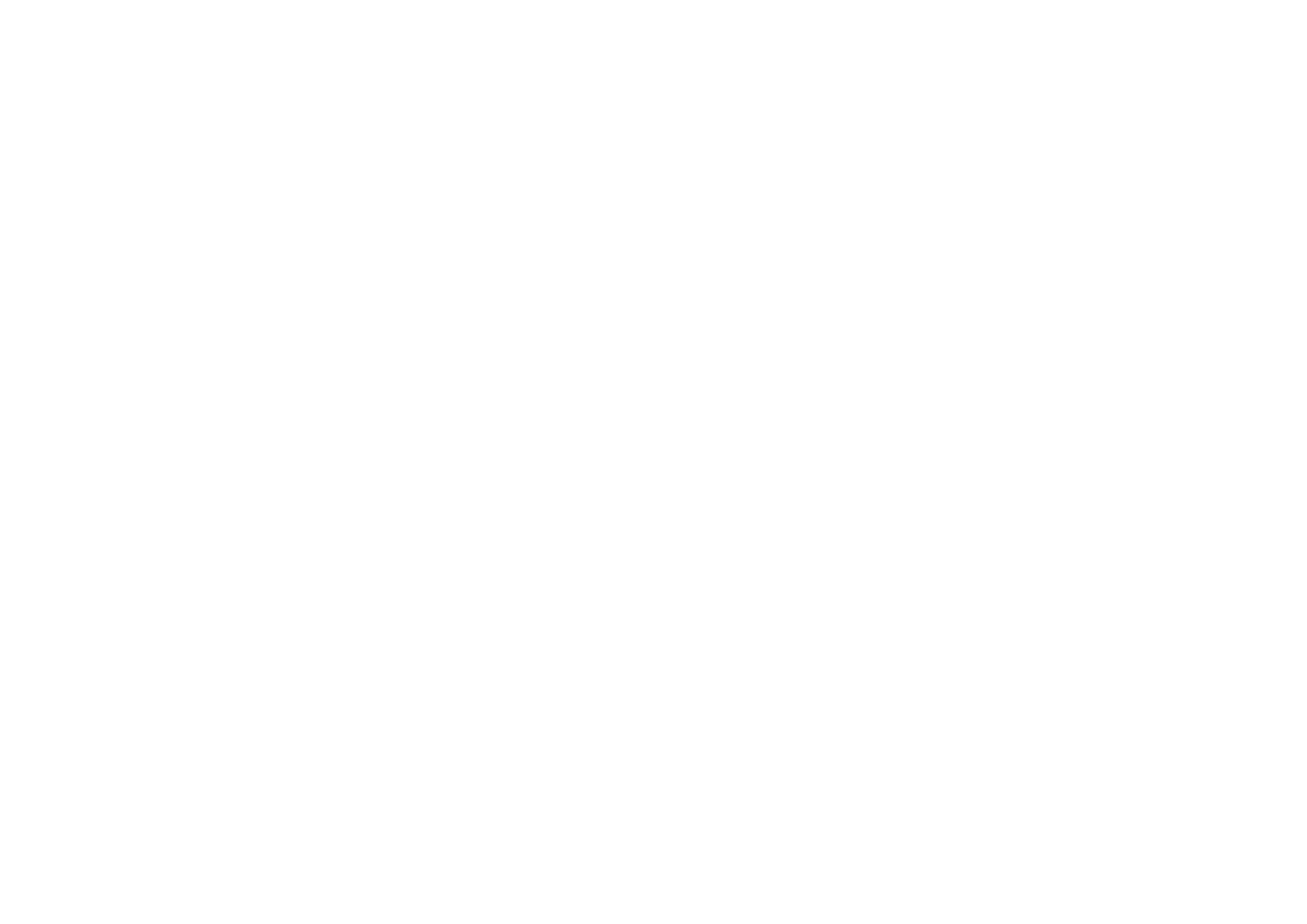